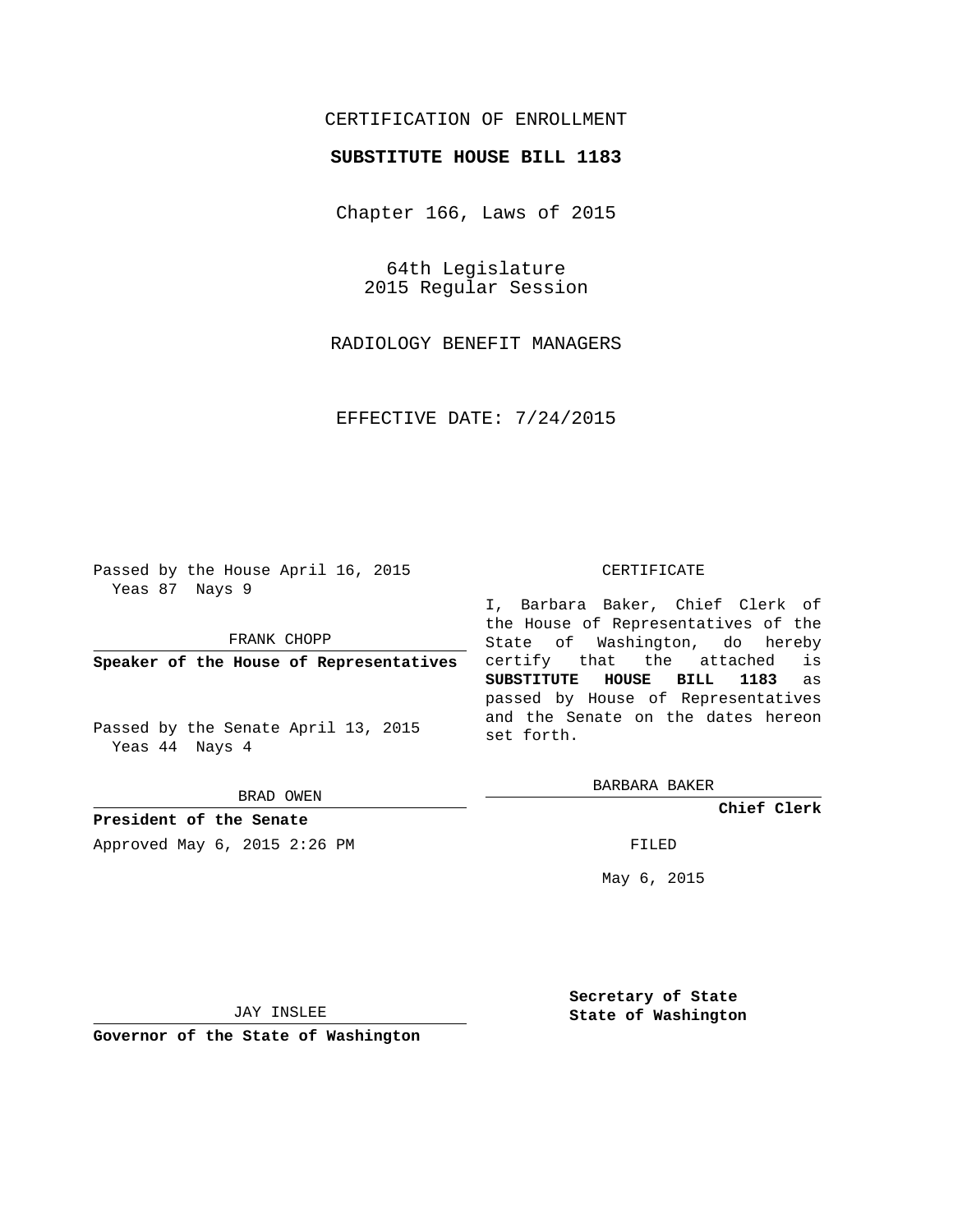### **SUBSTITUTE HOUSE BILL 1183**

AS AMENDED BY THE SENATE

Passed Legislature - 2015 Regular Session

# **State of Washington 64th Legislature 2015 Regular Session**

**By** House Health Care & Wellness (originally sponsored by Representatives Harris and Cody)

READ FIRST TIME 02/17/15.

1 AN ACT Relating to radiology benefit managers; and adding a new 2 chapter to Title 19 RCW.

3 BE IT ENACTED BY THE LEGISLATURE OF THE STATE OF WASHINGTON:

 NEW SECTION. **Sec. 1.** (1) Any radiology benefit manager that is owned by a carrier as defined in RCW 48.43.005 or acts as a subcontractor for a carrier must be registered with the department of revenue's business licensing service and annually renew the registration.

9 (2)(a) For purposes of this section, a "radiology benefit 10 manager" means a person that contracts with, or is owned by, a 11 carrier or a third-party payor to:

12 (i) Process claims for services and procedures performed by a 13 licensed radiologist or advanced diagnostic imaging service provider; 14 or

15 (ii) Pay or authorize payment to radiology clinics, radiologists, 16 or advanced diagnostic imaging service providers for services or 17 procedures;

 (b) "Radiology benefit manager" does not include a health care service contractor as defined in RCW 48.44.010, a health maintenance organization as defined in RCW 48.46.020, or an issuer as defined in 21 RCW 48.01.053.